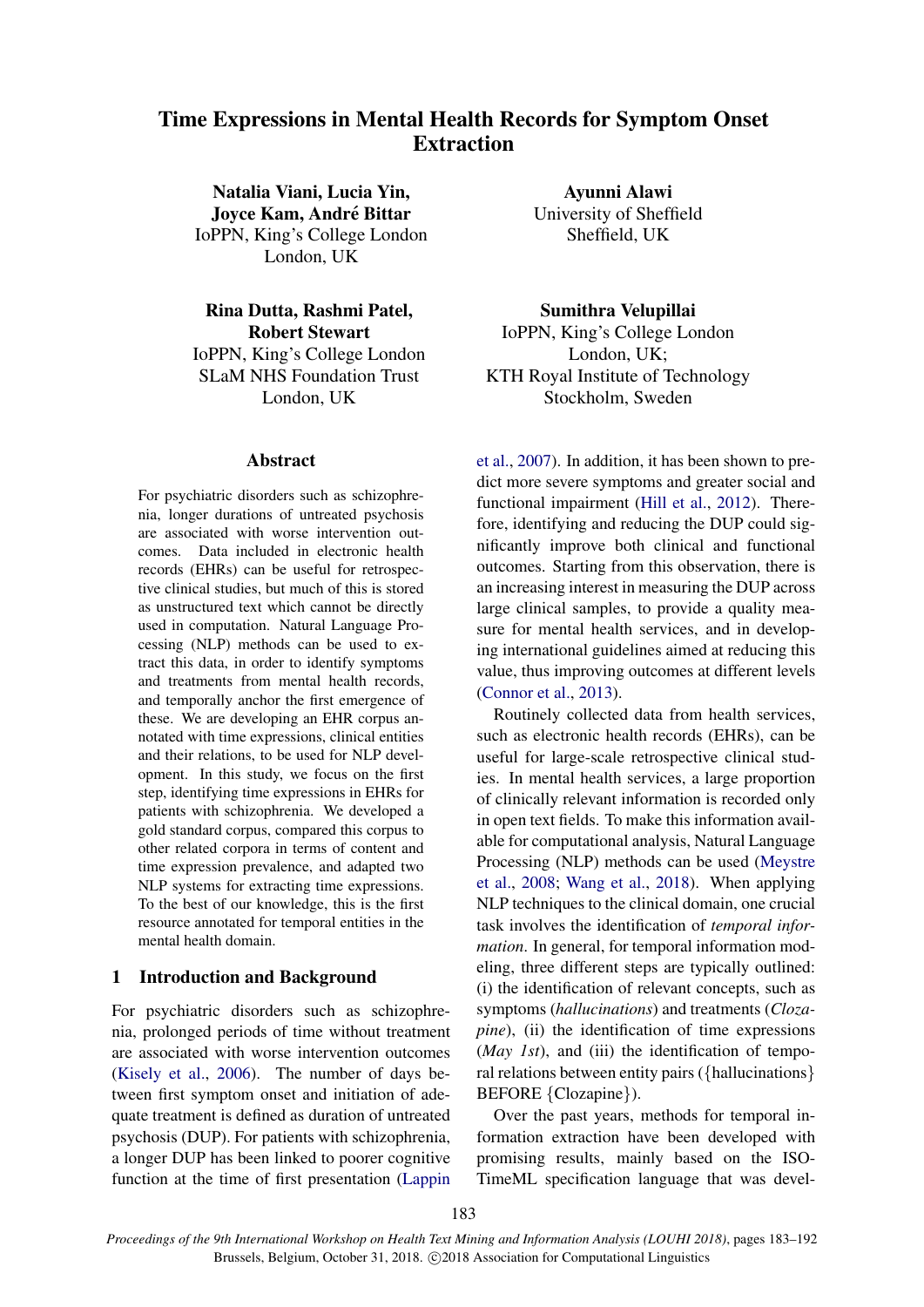oped for the general NLP domain [\(Pustejovsky](#page-8-5) [et al.,](#page-8-5) [2010\)](#page-8-5). In the clinical domain, a few manually annotated corpora (*gold standards*) have been created. As part of the Informatics for Integrating Biology and the Bedside (i2b2) project, a set of 310 de-identified discharge summaries from an Intensive Care Unit (ICU) were annotated with events, time expressions, and temporal relations [\(Sun et al.,](#page-9-1) [2013a\)](#page-9-1). This corpus was then used for organizing the 2012 i2b2 Challenge on temporal relation extraction [\(Sun et al.,](#page-9-2) [2013b\)](#page-9-2). In the oncology field, Styler IV et al. developed a corpus of 1,254 de-identified EHR notes, annotated for both clinical and temporal information (THYME corpus) [\(Styler IV et al.,](#page-9-3) [2014\)](#page-9-3). This corpus has been used in different NLP challenges, among which Clinical TempEval 2015 and 2016 focused on temporal information extraction (440 and 591 documents, respectively) [\(Bethard et al.,](#page-8-6) [2015,](#page-8-6) [2016\)](#page-8-7). In both these corpora, four main TimeML types of time expressions (TIMEXes) are defined: Date, Duration, Frequency (or Set), and Time. The THYME corpus also includes two additional TIMEX types specific to the oncology domain: PrePostExp (expressions indicating Preand Post-operational concepts) and Quantifier (expressions like *twice* or *four times*).

Compared to other clinical domains, mental health records are characterized by a greater extent of narrative portions, describing symptomology and health progression without relying on structured fields. In this framework, relevant temporal information (e.g., associated to symptom onset or treatment initiation) is not always well represented by current temporal models. For example, identifying expressions like *at age 8* or *in 3rd year of secondary school* is not straightforward, especially as regards the normalization phase (e.g., converting *6th May 2018* to "2018-05-06").

Our long-term goal is to accurately identify symptoms and treatments from mental health records, and anchoring these on a timeline, to be able to calculate DUP and other clinically relevant temporal constructs on a large patient cohort. To address this long-term goal, we are developing a corpus with annotations that cover all necessary elements (time expressions, clinical entities and their relations).

In this study, we focus on one subgoal: addressing the problem of accurately identifying time expressions in mental health records related to patients who have been diagnosed with schizophrenia. Our aim was (i) to develop a gold standard corpus with time expression annotations, (ii) to analyze and compare typical time expressions in this corpus with other clinical corpora that have been annotated with time information (i2b2 2012, Clinical TempEval 2016), and (iii) to perform a feasibility study on adapting existing NLP systems for extracting time expressions.

## 2 Materials and Methods

## 2.1 Data

In this study, we used anonymized<sup>[1](#page-1-0)</sup> mental health records from the Clinical Record Interac-tive Search (CRIS) database [\(Perera et al.,](#page-8-8)  $2016$  $2016$ )<sup>2</sup>. This database was derived in 2008 from the EHR system adopted by a large mental healthcare provider in southeast London: the South London and Maudsley National Health Service (NHS) Foundation Trust (SLaM).

Mental health records for patients who had received a diagnosis related to schizophrenia were extracted. To identify these patients, we queried the CRIS database for patients who had been documented with an ICD-10 code for this disease (F20\*) or, if not documented with a structured code, we relied on the output of an NLP tool which extracts diagnoses from free text (based on the keyword "schizophrenia") [\(Perera et al.,](#page-8-8) [2016\)](#page-8-8), re-sulting in 8,48[3](#page-1-2) documents for  $1,691$  patients<sup>3</sup>. To make the task feasible for manual annotation and relevant to the clinical use-case, two main document sample steps were taken:

- 1. Only documents that were written within 3 months of first presentation to mental health services were extracted, on the assumption that these early documents would most likely contain the richest description of the patient's clinical history and presenting complaints related to relevant symptoms;
- 2. From these documents, only the longest document (in terms of total number of characters) for each patient was extracted to be used for annotation, on the assumption that this

<span id="page-1-0"></span><sup>&</sup>lt;sup>1</sup>Textual portions are automatically anonymized by removing patient and relative identifiers, such as names and postal codes.

<span id="page-1-1"></span><sup>&</sup>lt;sup>2</sup>This database has ethical approval for secondary analysis (Oxford REC C, reference 08 H0606 71+5).

<span id="page-1-2"></span> $3$ Data were extracted on March 31st 2016 for patients accepted in services after January 1st 2012.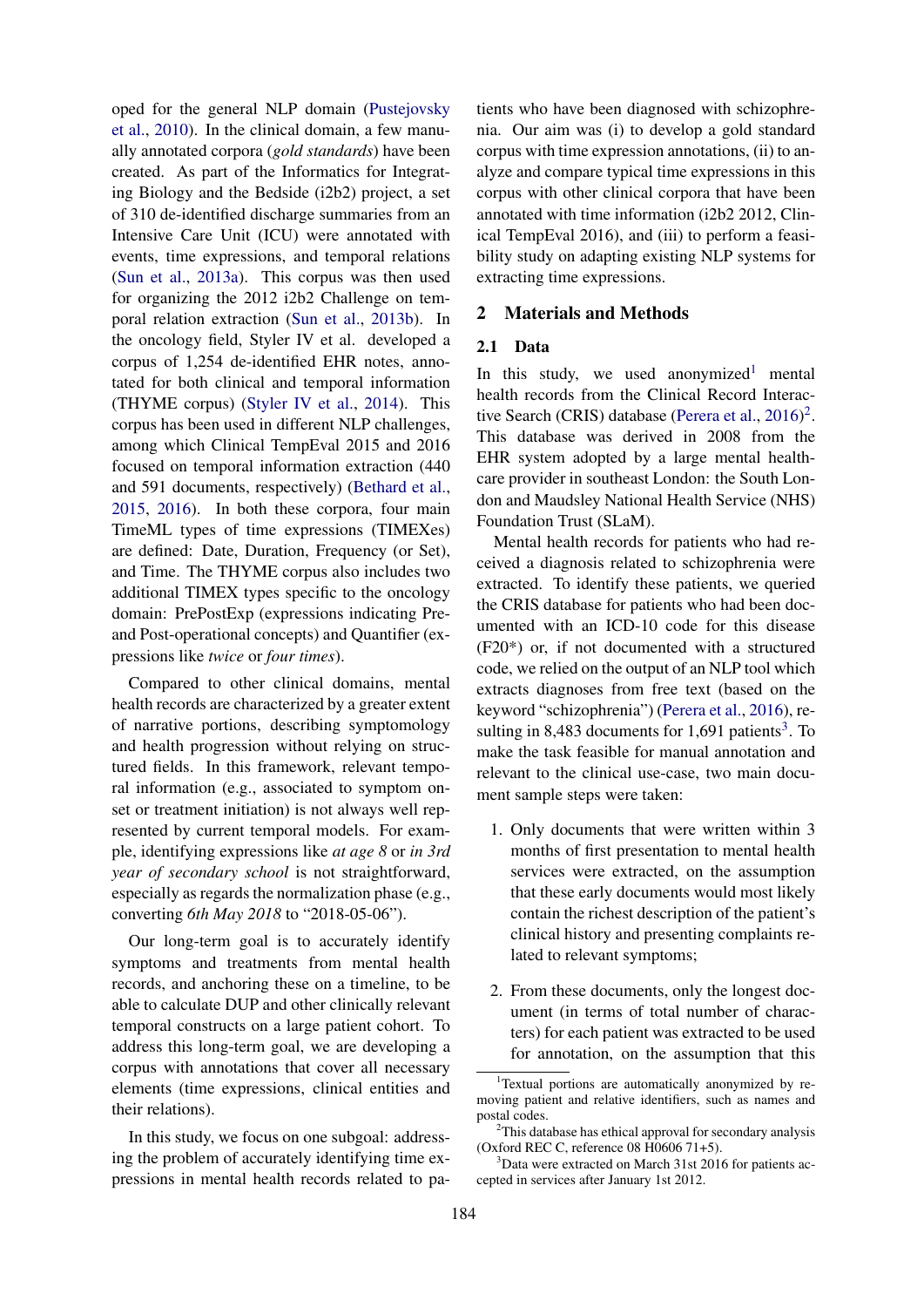document most likely would contain most information about the patient history;

From the extracted set, a random sample of 52 documents (one document per patient) was used in the time expression annotation task for creating our corpus.

# 2.2 Time Expression Annotations

As a first step for the extraction of psychosis symptom onset, it is necessary to identify all the time expressions occurring inside the text (e.g., *May 2012*, *a year ago*). These expressions can then be used at a later stage, to link each mentioned symptom to the corresponding date or time.

To enable the development of an accurate temporal extraction system, we manually annotated the available corpus with occurrences of time expressions, marking both TIMEX spans and types (e.g., Date). To facilitate this task, we prepared domain-specific annotation guidelines, inspired by the guidelines used in the 2012 i2b2 challenge [\(Sun et al.,](#page-9-1) [2013a\)](#page-9-1) and the THYME project [\(Styler IV et al.,](#page-9-3) [2014\)](#page-9-3).

In addition, we performed a comparative analysis with existing corpora (i2b2 2012 and Clinical TempEval 2016), to highlight similarities and differences, and to gain deeper knowledge in domainspecific characteristics related to how time information is documented in clinical text.

# Comparison to Related Corpora and Guidelines Adaptation

Both the i2b2 2012 and the Clinical TempEval 2016 corpora are characterized by relatively short notes, with content organized in semi-structured sections (e.g., "History of present illness", "Hospital course"). To develop guidelines tailored to the mental health domain, we manually reviewed a few example documents to identify initial domain-specific requirements. In our corpus, most documents have few or no systematic section, with clinical and temporal information scattered across many different paragraphs. Moreover, symptoms and their onset are frequently associated to vague dates, as opposed to most events documented within the ICU and the oncology domain (e.g., problems, exams, operations). As a consequence, we found that the examples included in the i2b2 2012 and THYME guidelines did not capture all the time expressions that are typical of the mental health domain, and we decided to adapt them in order to simplify and clarify the annotation task. First, we only kept the TIMEX types that were relevant to the considered clinical use-case[4](#page-2-0) : Date (e.g., *in May 2012*, *yesterday*), Time (e.g., *in the morning*, *3 pm*), Duration (e.g., *for three years*, *over the past two weeks*), and Frequency (e.g., *daily*, *twice a week*). Within Dates, we explicitly included generic expressions such as *past* and *current*, to enable temporal contextualization of events that cannot be anchored to specific TIMEXes. As for Frequencies, we put a particular focus on medication-related TIMEXes and domain-specific expressions (e.g., *OD* for "once daily"). We also defined an additional TIMEX type for "age-related" expressions, to capture clinically relevant temporal patient information. Although this type is not included in common TimeML models, it has been previously investigated as it can encompass relevant temporal information in a clinical setting [\(Wang et al.,](#page-9-4) [2016\)](#page-9-4). In this study, besides looking at the patient's current age (e.g., *28-year-old* man), we included all the expressions that rely on the date of birth in order to be correctly normalized (see Section [3.1\)](#page-3-0). The final guidelines, which were written and revised by two NLP researchers, describe: the annotation task and goal, the TimeML TIMEX types (with sentences taken from the reference guidelines), and the domain-specific TIMEX types and examples.

#### Annotation Process

Annotations were carried out by three medical students, using the eHOST annotation tool [\(South](#page-8-9) [et al.,](#page-8-9) [2012\)](#page-8-9). The students were all native English speakers and in their 1st-3rd year of medical studies. The corpus was randomly divided into five batches of documents (9-13 documents in each batch), and each batch was independently annotated by two different annotators. After the completion of the first batch (*development set*, 10 documents), we jointly discussed issues that had arisen during the annotation process, to refine and reach a consensus on improvements and edits in the guidelines. As a result, we added specific rules for the time expressions that had caused disagreements, and removed ambiguous sentences and examples. For instance, we found that "dates" and "durations" were sometimes hard to distinguish, and created specific rules to disambiguate those

<span id="page-2-0"></span><sup>4</sup> PrePostExp and Quantifier TIMEX types were not considered.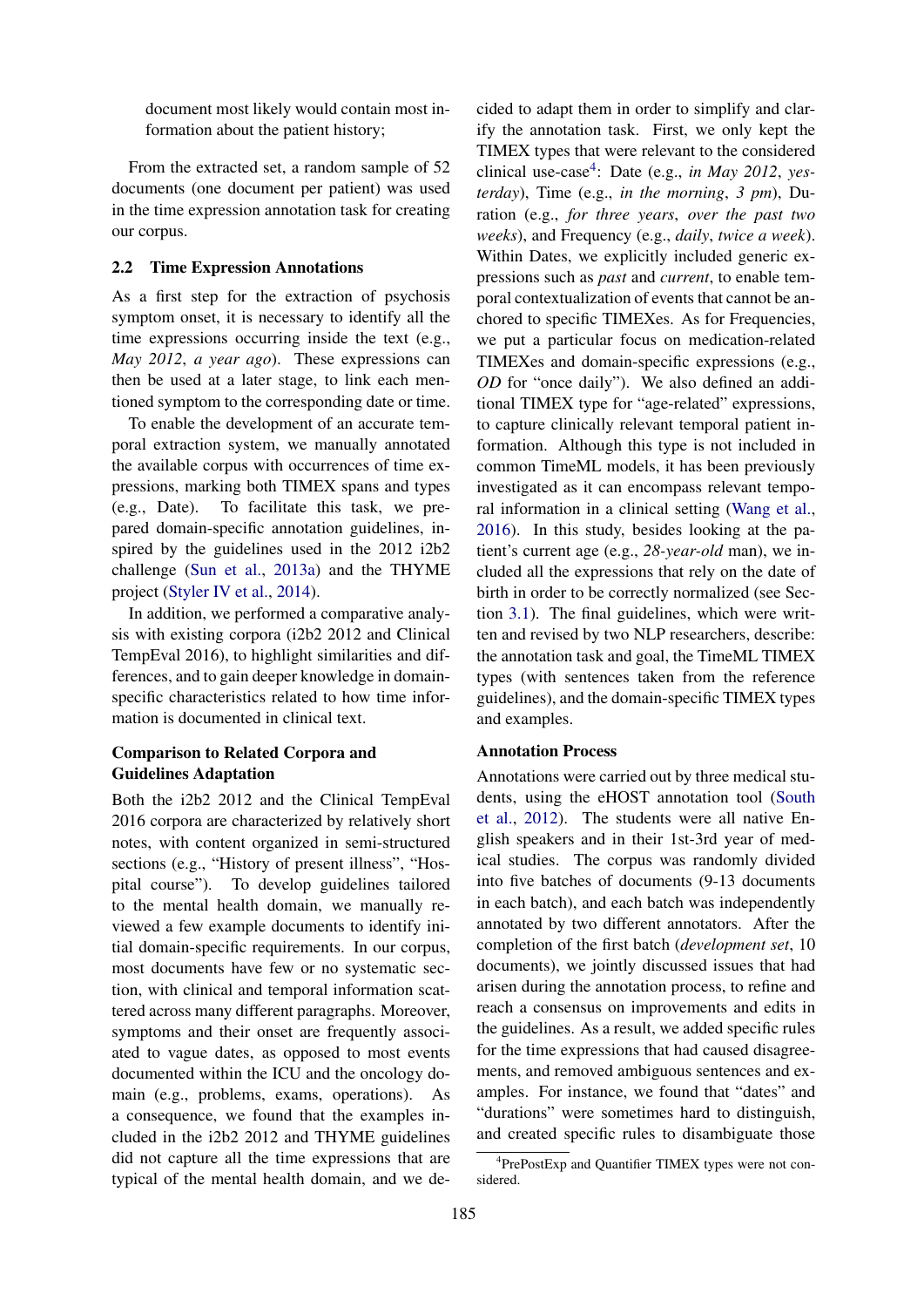(e.g., *over the last week* should be annotated as a Duration, and not a Date). The updated guidelines were then applied to annotate the remaining documents. When all batches had been doubleannotated, we carried out an adjudication phase in order to create a gold standard corpus. The adjudicator decided which annotations to include in the gold standard in case of disagreement between annotators, added missing annotations and omitted or corrected erroneous ones.

#### 2.3 Automated Time Expression Extraction

In this study, we explored two well-known time expression taggers, SUTime [\(Chang and Manning,](#page-8-10)  $2012$ ) and HeidelTime (Strötgen and Gertz,  $2010$ ), which were developed and evaluated on general domain corpora. When applied to the TempEval-2 newspaper data, both systems achieved stateof-the-art performance (F1 scores of 92% and 86%, respectively, for time expression identification) [\(Verhagen et al.,](#page-9-6) [2010\)](#page-9-6). Moreover, they have previously been used for the automatic processing of clinical narratives [\(Jindal and Roth,](#page-8-11) [2013;](#page-8-11) [Wang](#page-9-4) [et al.,](#page-9-4) [2016\)](#page-9-4).

Both SUTime and HeidelTime use a list of pattern matching rules, built on regular expressions, to recognize and normalize time expressions inside the text. As a main difference, while SUTime links relative TIMEXes (such as *yesterday*) to the document creation date, HeidelTime uses different normalization strategies depending on documents' types (e.g., *news*, *narratives*).

To adapt the systems to the mental health domain, we first evaluated their original versions on the development set<sup>[5](#page-3-1)</sup>, to see what the increase in performance over non-domain-specific rules would be. Then, we manually reviewed the TIMEXes present in the development set, and modified and added rules as needed. The performance of the updated systems was then evaluated on a *validation set*, consisting of two batches (23 documents in total). To allow for future development and evaluation, we did not use the remaining batches (*test set*, 19 documents) in this study. The documents we used to adapt and evaluate the temporal taggers were from the adjudicated gold standard corpus.

## 2.4 Evaluation Metrics

To assess the quality of the developed corpus, we calculated inter-annotator agreement (IAA) for each annotated batch, using the metrics that were used for i2b2 2012 (average of precision and recall) and Clinical TempEval 2016 (F1 score). First, we computed the average of precision and recall: the entities marked by one annotator were used as the gold reference, while the entities identified by the second annotator were considered as the system's output (switching these two roles would not change the final result). Moreover, we measured the F1 score (i.e., the harmonic mean of precision and recall), which provides a good way to quantify agreement for entity extraction tasks [\(Hripcsak and Rothschild,](#page-8-12) [2005\)](#page-8-12).

To evaluate the performance of SUTime and HeidelTime, we defined: (i) true positives (TP), as the gold TIMEXes that were found in the system's output; (ii) false negatives (FN), as the gold TIMEXes that were not found in the system's output; and (iii) false positives (FP), as the system TIMEXes that were not found among gold annotations. In this case, we assessed the system's performance in terms of precision, recall, and F1 score.

#### 3 Results

#### <span id="page-3-0"></span>3.1 Time Expression Annotations

The total number of gold TIMEXes in our corpus is 3,413, with an average of 65.6 annotations per document<sup>[6](#page-3-2)</sup>. Table [1](#page-4-0) reports the prevalence of TIMEX types in the corpus, divided into development, validation, and test sets. Overall, the majority of TIMEXes are represented by Dates (55.8%). Durations, Times, and Frequencies account for 16.5%, 10.7%, and 8.1%, respectively.

As mentioned, we defined a new TIMEX type referring to the patient's age: "Age-related". This type was assigned to 8.9% of all TIMEXes. Some examples include:

- *at the age of 8*: requires adding 8 years to the date of birth for normalization;
- *when he was a child*: requires the date of birth and a shared definition of "child years" for normalization;

<span id="page-3-1"></span><sup>&</sup>lt;sup>5</sup>To compute the performance of the original systems, we used: the SUTime grammar included in the Stanford CoreNLP (*https://stanfordnlp.github.io/CoreNLP/*) distribution dated 2017-06-09, and the HeidelTime resources included in the GATE (*https://gate.ac.uk/*) distribution 8.3.

<span id="page-3-2"></span> $6$ Annotators worked 20-24 hours, and annotated 2/3 of the corpus each (33-39 docs): the average time required for corpus development was around 35-40 minutes per document.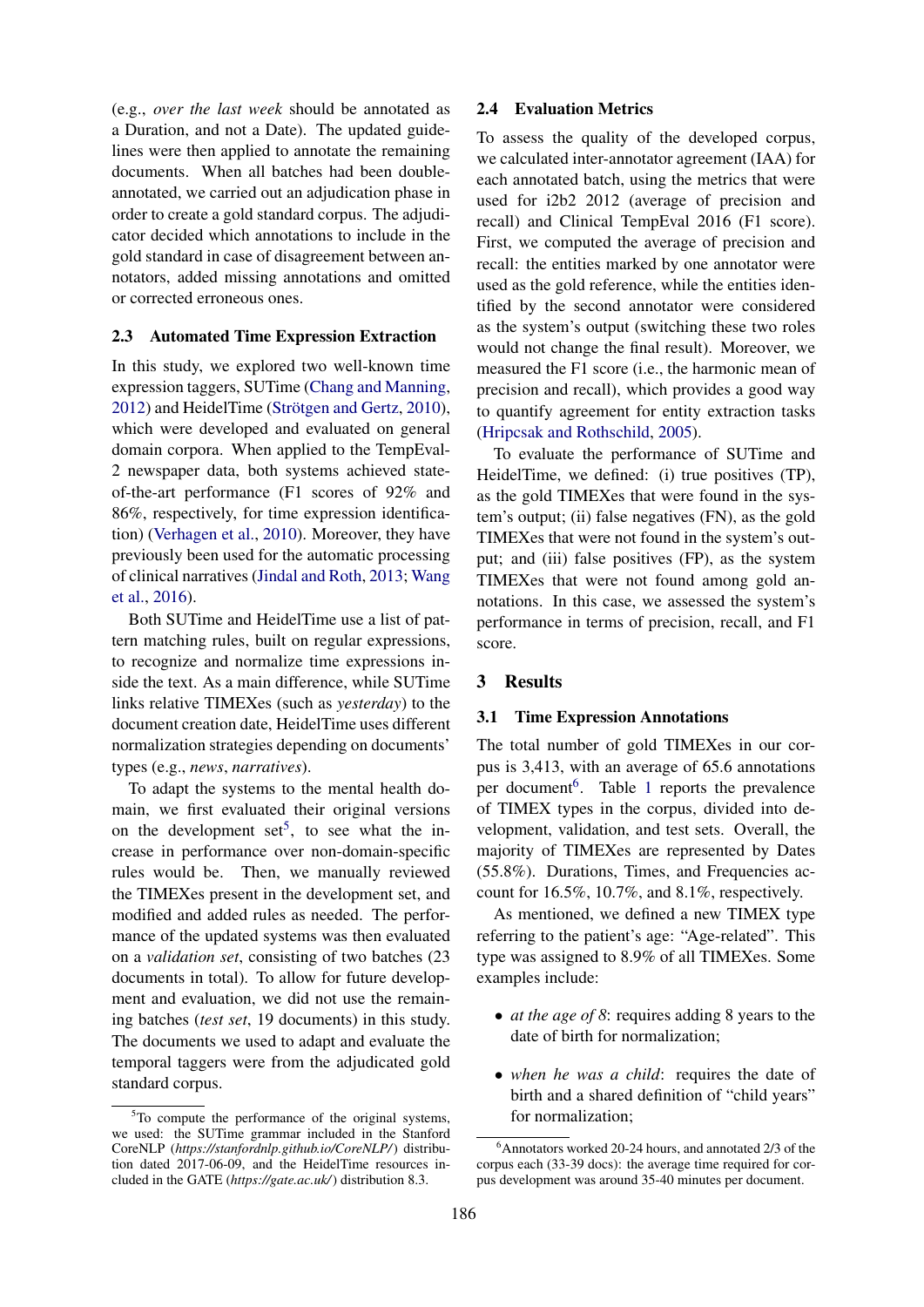|             | development set | validation set     | test set           | total            |
|-------------|-----------------|--------------------|--------------------|------------------|
| # documents | 10              | 23                 | 19                 | 52               |
| #TIMEXes    | 964 (96.4/doc)  | $1,401$ (60.9/doc) | $1,048$ (55.2/doc) | 3,413 (65.6/doc) |
| Date        | 593 (61.5%)     | 803 (57.3%)        | 507 (48.4%)        | 1,903 (55.8%)    |
| Duration    | 148 (15.3%)     | 215 (15.3%)        | 200 (19.1%)        | 563 (16.5%)      |
| Time        | 94 (9.8%)       | $129(9.2\%)$       | 143 (13.6%)        | 366 (10.7%)      |
| Frequency   | $60(6.2\%)$     | $127(9.1\%)$       | 89 (8.5%)          | $276(8.1\%)$     |
| Age-related | 69 (7.2%)       | $127(9.1\%)$       | 109 (10.4%)        | 305 (8.9%)       |

<span id="page-4-0"></span>Table 1: TIMEX annotation results: prevalence of types in our corpus.

- *since his teens*: requires the date of birth and a shared definition of "teens years" for normalization;
- *during his first year* (implicitly referring to the first year of university): requires the date of birth and the usual timing of university for normalization;

With respect to IAA, we computed results on TIMEX spans (without considering the different TIMEX types, as this was not calculated for the corpora used for comparison), for both partial and exact matches. In the first case, the average of precision and recall was 78%, and the F1 score was 77%. In the second case, both metrics resulted in 60%.

For partial matches, the IAA per batch was in the range of 73.6%-83.7% (average of precision and recall), and 73.5%-83.3% (F1 score). We also computed the percentage of TIMEX type matches for those time expressions that the annotators agreed on with respect to overlapping spans, resulting in 91% percentage match.

## 3.2 Comparison to Related Corpora

In Table [2,](#page-5-0) our corpus is compared to the i2b2 2012 and the Clinical TempEval 2016 corpora. Specifically, the table reports the size, the num-ber of TIMEXes, the type prevalence<sup>[7](#page-4-1)</sup>, and the IAA values for the three considered corpora. To allow comparing TIMEX types among these corpora, we merged Clinical TempEval annotations as follows: PrePostExp time expressions were considered among Dates, while Quantifier time expressions were considered as Frequencies. No modifications were required in order to compare the i2b2 2012 corpus. Also, since we added the

new TIMEX type Age\_related, we were not able to compare these annotations in either corpus.

## 3.3 Temporal Expression Extraction System Adaptation

In this work, we used SUTime and HeidelTime to identify TIMEX spans in the developed corpus<sup>[8](#page-4-2)</sup>. The results of this domain adaptation are shown in Table [3.](#page-5-1) First, we ran the original versions of the two systems on the development set, obtaining an F1 score of 72.5% for SUTime and 63.6% for HeidelTime (allowing partial matches). As expected, these scores are much lower than those obtained on general domain corpora (92% and 86% F1 scores on TempEval-2 newspaper data). After tuning the systems' rules on the development set, we achieved scores of 79.7% and 77.3%, respectively. By running the updated systems on the validation set, we obtained a final result of 79.5% and 75.8%, respectively.

It is important to mention that, although the original version of SUTime included rules to capture some "age" expressions (e.g., *28-year-old*), these were considered as Durations. In the original version of HeidelTime, instead, these expressions were explicitly excluded, as they were probably not considered as proper time expressions. This is one of the reasons why the original version of HeidelTime had much lower recall than SUTime (Table [3,](#page-5-1) "HeidelTime original" row).

# 4 Discussion

Extracting temporal information from mental health records is particularly challenging, as this domain is characterized by a large proportion of free-text and heterogeneity in self-reported experiences (i.e., mental health symptoms), circum-

<span id="page-4-1"></span> $7$ These numbers were computed on released data, for i2b2 2012, and on publicly available annotations, for Clinical TempEval 2016.

<span id="page-4-2"></span><sup>8</sup> For determining Age-related TIMEXes, we applied a set of post-processing rules to the output of the two temporal taggers.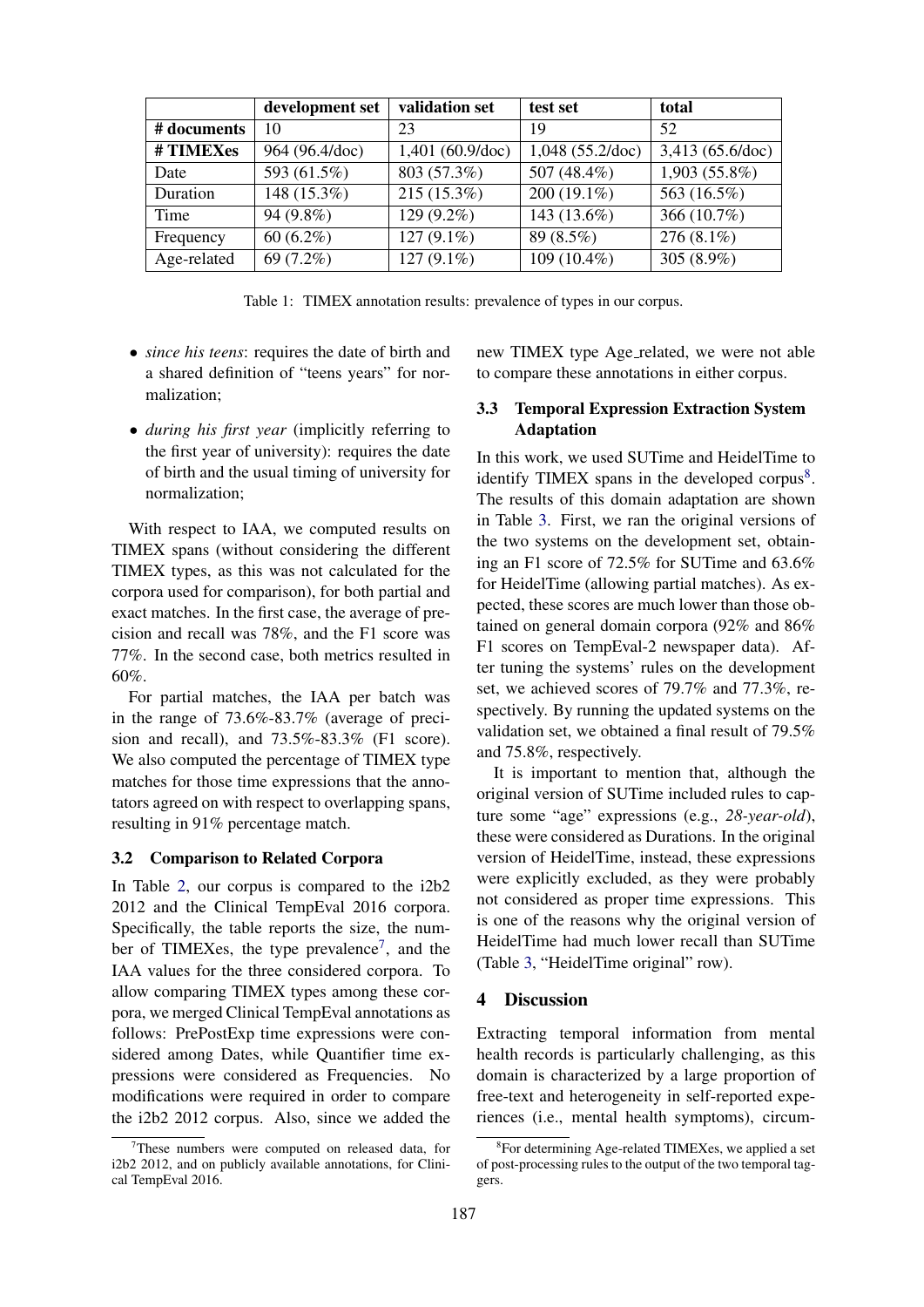|                 | Our corpus          | i2b2 2012           | <b>Clinical TempEval 2016</b> |  |
|-----------------|---------------------|---------------------|-------------------------------|--|
| Domain          | Mental health       | Intensive care      | Oncology                      |  |
| # documents     | 52                  | 310                 | 591                           |  |
| # tokens        | 206,661 (3,974/doc) | 178,000 (574/doc)   | 550,487 (931/doc)             |  |
| #TIMEXes        | 3,413 (1.65/100tok) | 4,184 (2.35/100tok) | 7,863 (1.43/100tok)           |  |
| Prevalence      | Date: 55.8%         | Date: 68.4%         | Date: 76.1%                   |  |
|                 | Duration: 16.5%     | Duration: 17.8%     | Duration: $10.6\%$            |  |
|                 | Time: $10.7\%$      | Time: $3.1\%$       | Time: $3.4\%$                 |  |
|                 | Frequency: 8.1%     | Frequency: 10.7%    | Frequency: 9.9%               |  |
|                 | Age_related: 8.9%   | Age_related: NA     | Age_related: NA               |  |
| $IAA (Avg P-R)$ | Partial: 78%        | Partial: 89%        | <b>NA</b>                     |  |
|                 | Strict: $60\%$      | Strict: 73%         |                               |  |
| IAA (F1 score)  | Partial: 77\%       | <b>NA</b>           | Partial: NA                   |  |
|                 | Strict: $60\%$      |                     | Strict: 73%                   |  |

<span id="page-5-0"></span>Table 2: Comparison between our corpus, i2b2 2012, and Clinical TempEval 2016. IAA: inter-annotator agreement; Avg P-R: average of precision and recall; NA: not applicable (TIMEX type not annotated or IAA metric not calculated in these corpora).

| <b>Set</b> | <b>System</b>       | P     | R     | F1    |
|------------|---------------------|-------|-------|-------|
| dev        | SUTime original     | 71.4% | 73.6% | 72.5% |
|            | HeidelTime original | 71.7% | 57.2% | 63.6% |
| dev        | SUTime updated      | 72.9% | 87.8% | 79.7% |
|            | HeidelTime updated  | 73.6% | 81.3% | 77.3% |
| valid      | SUTime updated      | 72.8% | 87.7% | 79.5% |
|            | HeidelTime updated  | 70.5% | 81.9% | 75.8% |

<span id="page-5-1"></span>Table 3: SUTime and HeidelTime results. P: precision; R: recall.

stances (e.g., social support networks, recent or past stressful experiences, psychoactive substance use), and treatment and outcomes. In this study, we annotated time expressions related to patients with schizophrenia in EHRs. The documents in our corpus are long when compared to similar corpora (3,974 tokens/doc), and include a large proportion of relevant time expressions (65.6 TIMEXes/doc). In addition, they might contain information taken from structured forms (e.g., questions, references to health care legislation), which are not relevant to the patient's clinical history, but could still include references to time.

## 4.1 Comparison to Related Corpora

When comparing our corpus to other related corpora, there are differences in the documentation types that can have an impact on the development of temporal information extraction systems. For instance, the discharge summaries in the 2012 i2b2 corpus each start with the admission and discharge date, which are annotated as TIMEXes.

Similarly, the Clinical TempEval 2016 documents are organized in sections with semi-structured date information, that can be useful to then link and anchor clinically relevant events in the documents. The documents in our corpus, on the contrary, include various paragraphs describing both past and current events related to the patient, without necessarily following a predefined structure.

Regarding TIMEX types, there was a greater prevalence of Date expressions in the i2b2 2012 (ICU domain) and Clinical TempEval 2016 (oncology domain) corpora, as compared to our corpus (Table [2\)](#page-5-0). This might relate to the fact that, in the ICU and oncology clinical settings, treatment episodes are likely to be shorter and changes in physical health parameters and onset/duration of treatment occur over shorter periods of time. As another interesting observation, our corpus is characterized by a higher prevalence of the Time type, which is probably due to the fact that many events are described as happening at a specific time of day (*this morning*, *at night*). It is important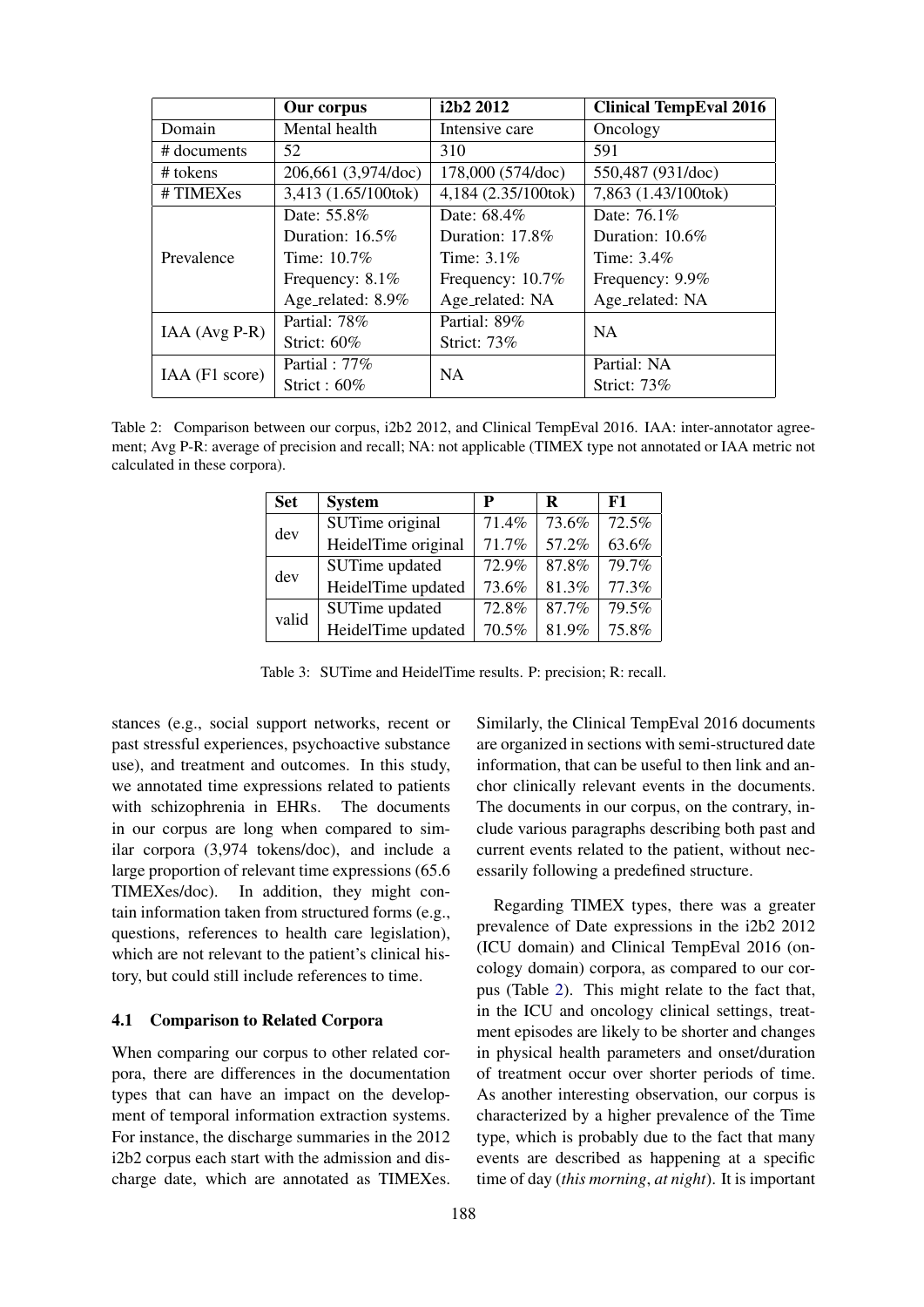to point out that in both i2b2 2012 and Clinical TempEval 2016, age-related information was not marked. One reason for this might be that these types of constructs were not considered useful for the use-cases that these corpora were developed for.

As regards the IAA, we obtained a value of 60%/78% (strict/partial) for the average of precision and recall, and a value of 60%/77% (strict/partial) for the F1 score. Although these results are lower in comparison to those of i2b2 2012 and Clinical TempEval 2016 (Table [2\)](#page-5-0), this can be considered a promising result, given the intrinsic complexity of the mental health domain. As an important remark, the difference between partial and strict IAA measures indicates that identifying the spans of time expressions is not straightforward. This is also reflected in the results obtained on the i2b2 2012 corpus. In our case, the main reason for disagreement was the inclusion/exclusion of prepositions or determiners in TIMEX spans (e.g., *for three years* instead of *three years*). We also analyzed disagreements in TIMEX type assignments. Differentiating between Date and Duration was one of the main disagreements (accounting for 42% of disagreements). For instance, an expression like *this week* was assigned Date (interpreted as a point in time) by one annotator, and Duration (interpreted as a period) by another.

#### 4.2 Domain-specific Time Expressions

As an interesting result of the annotation task, we identified a set of time expressions which were not present in the other corpora, but which are essential to allow capturing symptom onset. As previously mentioned, these expressions are those related to the age of the patient, which account for 8.9% of all TIMEXes (Table [1\)](#page-4-0). Despite not being particularly frequent, Age-related TIMEXes can be crucial to determine the first onset of symptoms, which is often reported by patients or their relatives in a vague way. For example, extracting these kinds of expressions is essential for sen-tences like<sup>[9](#page-6-0)</sup>:

- *she first experienced hallucinations at the age of 18*
- *he started hearing voices when he was 15*
- *he has been experiencing these symptoms since his teens*

Besides defining a new TIMEX type, we also found some example TIMEXes that are specific to the analyzed domain and were not present in the compared corpora. As a first example, we identified a few expressions that are related to drug prescriptions, such as *OD* (i.e., once daily) and *NOCTE* (i.e., every night). Moreover, we noticed that the expression *15 minute* is often used as a Frequency, rather than a Duration, as this is the usual interval of time used to observe patients with schizophrenia (e.g., "*he was placed on 15 minute visual observations*"). Determining the correct interpretation is not straightforward, as this relies on domain knowledge (in the sentence *I went for a 15-minute walk*, the same TIMEX represents a Duration). As another interesting example, we realized that, in the field of mental health, the expressions */7*, */12*, and */52* can be used to refer to days  $(3/7 \text{ ago} = \text{three days ago})$ , months (*for*  $3/12$ = for three months), and weeks (*in 2/52* = in two weeks), respectively. In our corpus, we found a total of 12 expressions of this kind (4 Dates, 6 Durations, and 2 Age\_related). To normalize them, it is possible to create specific rules that map the different patterns to the corresponding temporal values.

#### 4.3 Time Expression System Adaptation

We applied SUTime and HeidelTime on the development set through an iterative process (Table [3\)](#page-5-1). By running the two original versions of the systems, we found that SUTime performed better than HeidelTime, especially in terms of recall (73.6% versus 57.2%): this is probably due to the fact that, in our annotation schema, we included a few expressions which were already taken into account by the first system, but not by the second (e.g., *28 years old*, *past*). In the adaptation process, we identified false negatives (FNs) for both systems, and then refined rules to capture them. It is important to point out that, in this preliminary experiment, we focused on improving the systems' performance for partial matches, rather than identifying exact TIMEX spans. While a few of the performed adaptations involved general domain rules (e.g., dates in the form "dd/MM" were not recognized by SUTime), we mostly needed to address TIMEXes specific to the mental health domain. By adding extraction rules for these expressions, we were able to reduce the number of FNs, thus obtaining an improvement in recall from 73.6%

<span id="page-6-0"></span><sup>&</sup>lt;sup>9</sup>The reported sentences have been paraphrased.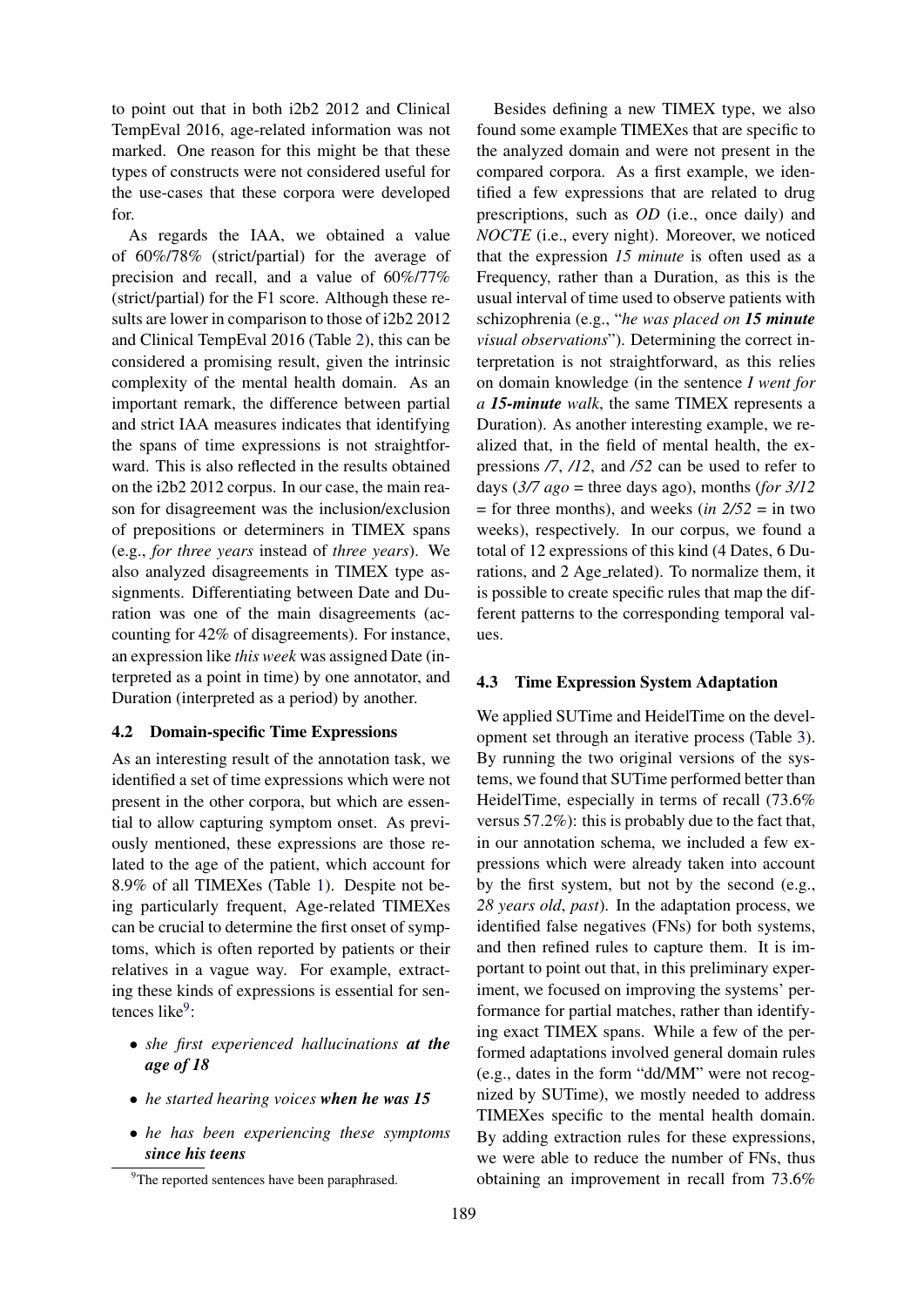to 87.8%, for SUTime, and from 57.2% to 81.3% for HeidelTime (development set). As for precision, lowering the number of FPs was not trivial, as these rule-based systems cannot distinguish between time expressions that are patient-related (thus relevant to our goal) and those that are not (e.g., form-related).

After an error analysis, we found a few nontrivial TIMEXes that were not correctly captured by the system and will require further adaptation/improvement. For instance, SUTime was not able to identify age-related expressions like *between the ages of 10 and 12* and Time intervals like *9.30-10*. On the other hand, ambiguous words such as *present* (as in *present at the appointment*) and *minutes* (as in *minutes of the meeting*) were erroneously considered as TIMEXes. Also, all the time expressions that were included in form-like paragraphs (e.g., *The Activities of Daily Living include...*) were counted among false positives, as we were not interested in extracting these.

In this study, the best final F1 score was obtained with the adapted version of SUTime (79.5% on the validation set), which represents a promising result if compared to the IAA of 77% (F1 score). This could reflect the fact that time expressions often follow specific patterns: by adequately tuning extraction rules, it is possible to obtain a good extraction performance, which can be even higher than that of a human annotator (this is particularly true for recall).

#### 4.4 Limitations and Future Work

As a main limitation of this work, we only addressed the extraction of TIMEX spans and types, without dealing with TIMEX value normalization, which would require assigning a standardized value to each TIMEX. For instance, the expression *for three years* should be normalized as *P3Y*, while the expression *at the age of 8* would require the date of birth in order to be correctly normalized. We are in the process of extending our TIMEX annotations with normalized values. In future work, we will use these annotations to develop suitable rules for time expression extraction and value normalization. Moreover, while adapting TIMEX extraction systems, we did not write contextual rules to disambiguate expressions that can belong to different types depending on their context, although we did disambiguate these during manual annotation (e.g., *at night* was marked as a Time, when

referring to a single episode, or as a Frequency, when referring to a drug prescription). As a future improvement, we will address this task by dealing with the context in which time expressions appear, for example, by using word embeddings to represent each word with automatically derived contextual features [\(Mikolov et al.,](#page-8-13) [2013\)](#page-8-13). Finally, since we are interested in assessing the usability of SU-Time and HeidelTime in other clinical domains, we plan to extend the adaptability study presented in this work to other clinical corpora, such as the i2b2 and Clinical TempEval corpora used for comparison here.

As previously mentioned, the extraction of time expressions represents a first step towards our final goal, i.e., the identification of symptom onset and DUP in free text. The next step will involve the annotation of clinically relevant entities (symptoms primarily), to be linked to the available temporal information. Extracting entities such as symptoms could be done by knowledge-based approaches based on keyword lists, or using word embedding models (or a combination of both). We are currently exploring different alternatives. As for temporal linking, we will need to refer each clinical entity to a specific time expression. For example, given the sentence *he first experienced hallucinations in 2008*, the following link should be identified: "{2008} CONTAINS {hallucinations}". To reach this goal, we are currently experimenting with the annotation of a set of documents, where relevant events and time expressions have been pre-annotated by using automatic approaches.

## 5 Conclusion

In this paper, we described the annotation of time expressions in mental health records related to schizophrenia, thus creating an annotated corpus. To the best of our knowledge, this is the first gold standard developed in this domain for a specific mental health use-case: onset and DUP extraction. In addition, this is the first study explicitly incorporating age-related information, which is not captured by current temporal models. As an important aspect, we also assessed the adaptability of two existing rule-based TIMEX extraction systems to the new analyzed use-case, obtaining promising results.

Due to governance regulations, the corpus annotated in this study cannot be made publicly available. However, there are procedures in place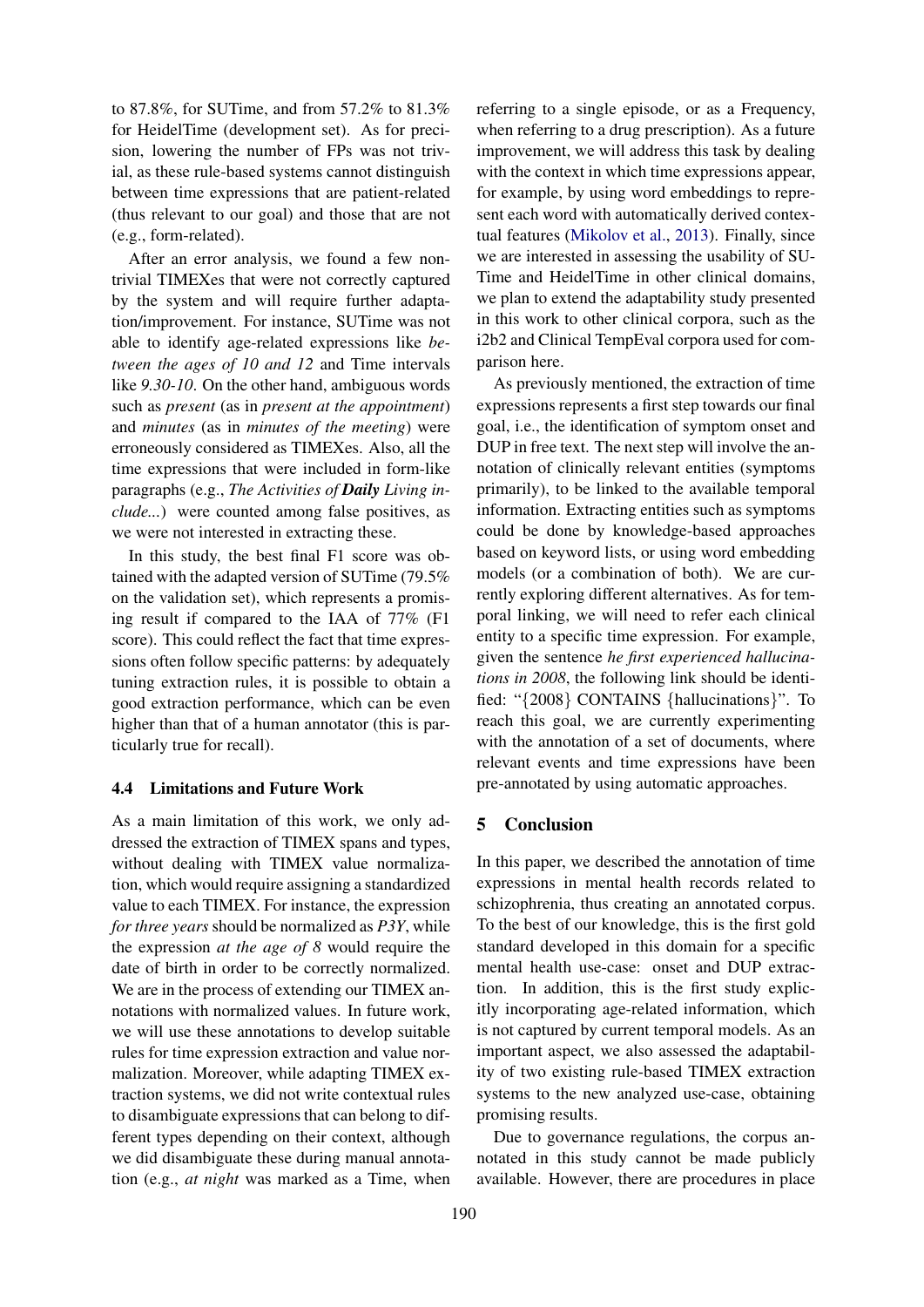to provide researchers with controlled access to the CRIS database. Moreover, the developed guidelines and the adapted versions of SUTime and HeidelTime have been made publicly available $10$ , and could be easily reused or adapted for other temporal information extraction tasks.

#### Acknowledgments

NV and SV are supported by the Swedish Research Council (2015-00359), Marie Skłodowska Curie Actions, Cofund, Project INCA 600398.

RS, RD and RP are funded by the NIHR Specialist Biomedical Research Centre for Mental Health at the South London and Maudsley NHS Foundation Trust and Institute of Psychiatry, King's College London.

RP has received support from a Medical Research Council (MRC) Health Data Research UK Fellowship (MR/S003118/1) and a Starter Grant for Clinical Lecturers (SGL015/1020) supported by the Academy of Medical Sciences, The Wellcome Trust, MRC, British Heart Foundation, Arthritis Research UK, the Royal College of Physicians and Diabetes UK.

## References

- <span id="page-8-6"></span>Steven Bethard, Leon Derczynski, Guergana Savova, James Pustejovsky, and Marc Verhagen. 2015. Semeval-2015 task 6: Clinical tempeval. In *Proceedings of the 9th International Workshop on Semantic Evaluation (SemEval 2015)*, pages 806–814.
- <span id="page-8-7"></span>Steven Bethard, Guergana Savova, Wei-Te Chen, Leon Derczynski, James Pustejovsky, and Marc Verhagen. 2016. Semeval-2016 task 12: Clinical tempeval. In *Proceedings of the 10th International Workshop on Semantic Evaluation (SemEval-2016)*, pages 1052– 1062.
- <span id="page-8-10"></span>Angel X Chang and Christopher D Manning. 2012. Sutime: A library for recognizing and normalizing time expressions. In *LREC*.
- <span id="page-8-3"></span>Charlotte Connor, Max Birchwood, Colin Palmer, Sunita Channa, Nick Freemantle, Helen Lester, Paul Patterson, and Swaran Singh. 2013. Don't turn your back on the symptoms of psychosis: a proof-ofprinciple, quasi-experimental public health trial to reduce the duration of untreated psychosis in Birmingham, UK. *BMC psychiatry*, 13:67.
- <span id="page-8-2"></span>Michele Hill, Niall Crumlish, Mary Clarke, Peter Whitty, Elizabeth Owens, Laoise Renwick, Stephen Browne, Eric A. Macklin, Anthony Kinsella, Conall Larkin, John L. Waddington, and Eadbhard O'Callaghan. 2012. Prospective relationship of duration of untreated psychosis to psychopathology and functional outcome over 12 years. *Schizophrenia research*, 141(2-3):215–221.
- <span id="page-8-12"></span>George Hripcsak and Adam S Rothschild. 2005. Agreement, the f-measure, and reliability in information retrieval. *Journal of the American Medical Informatics Association*, 12(3):296–298.
- <span id="page-8-11"></span>Prateek Jindal and Dan Roth. 2013. Extraction of events and temporal expressions from clinical narratives. *Journal of biomedical informatics*, 46:S13– S19.
- <span id="page-8-0"></span>Stephen Kisely, Anita Scott, Jennifer Denney, and Gregory Simon. 2006. Duration of untreated symptoms in common mental disorders: association with outcomes. *The British Journal of Psychiatry*, 189(1):79–80.
- <span id="page-8-1"></span>Julia M. Lappin, Kevin D. Morgan, Craig Morgan, Paola Dazzan, Abraham Reichenberg, Jolanta W. Zanelli, Paul Fearon, Peter B. Jones, Tuhina Lloyd, Jane Tarrant, Annette Farrant, Julian Leff, and Robin M. Murray. 2007. Duration of untreated psychosis and neuropsychological function in first episode psychosis. *Schizophrenia research*, 95(1- 3):103–110.
- <span id="page-8-4"></span>Stephane M Meystre, Guergana K Savova, Karin C ´ Kipper-Schuler, and John F Hurdle. 2008. Extracting information from textual documents in the electronic health record: a review of recent research. *Yearbook of medical informatics*, pages 128–144.
- <span id="page-8-13"></span>Tomas Mikolov, Kai Chen, Greg Corrado, and Jeffrey Dean. 2013. Efficient estimation of word representations in vector space. *arXiv preprint arXiv:1301.3781*.
- <span id="page-8-8"></span>Gayan Perera, Matthew Broadbent, Felicity Callard, Chin-Kuo Chang, Johnny Downs, Rina Dutta, Andrea Fernandes, Richard D Hayes, Max Henderson, Richard Jackson, Amelia Jewell, Giouliana Kadra, Ryan Little, Megan Pritchard, Hitesh Shetty, Alex Tulloch, and Robert Stewart. 2016. Cohort profile of the South London and Maudsley NHS Foundation Trust Biomedical Research Centre (SLaM BRC) Case Register: current status and recent enhancement of an Electronic Mental Health Recordderived data resource. *BMJ Open*, 6(3).
- <span id="page-8-5"></span>James Pustejovsky, Kiyong Lee, Harry Bunt, and Laurent Romary. 2010. Iso-timeml: An international standard for semantic annotation. In *LREC*.
- <span id="page-8-9"></span>Brett R South, Shuying Shen, Jianwei Leng, Tyler B Forbush, Scott L DuVall, and Wendy W Chapman. 2012. A prototype tool set to support machineassisted annotation. In *Proceedings of the 2012*

<span id="page-8-14"></span> $10$ The guidelines developed in this study are available at: *https://github.com/medesto/annotation-guidelines*. The adapted versions of SUTime and HeidelTime are available at: *https://github.com/medesto/systems-adaptation*.